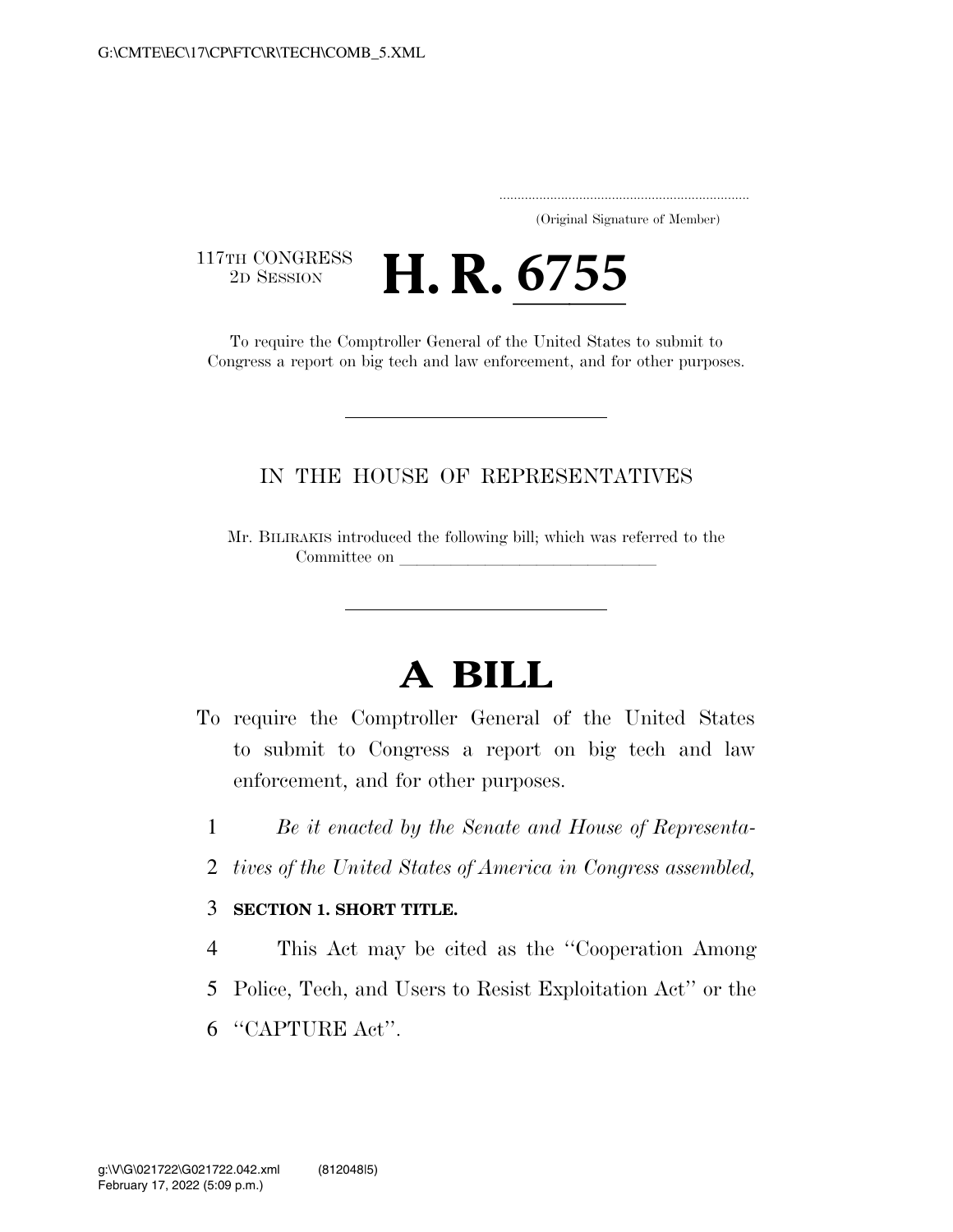(a) STUDY.—Not later than 1 year after the date of enactment of this Act, the Comptroller General of the United States shall complete a study on the following:

 (1) How social media companies currently com- municate, consult, and coordinate with Federal, State, and local law enforcement to address illegal content and activity online.

 (2) Document successes and failures by social media companies in cooperating with Federal, State, and local law enforcement agencies in events of im-minent injury or death to individuals.

 (3) Ways in which social media companies can better communicate, consult, and coordinate with Federal, State, and local law enforcement to address illegal content and activity online.

 (b) REPORT TO CONGRESS REQUIRED.—Not later than 6 months after the completion of the study required under subsection (a), the Comptroller General of the United States shall submit to the Committee on Energy and Commerce of the House of Representatives and the Committee on Commerce, Science, and Transportation of the Senate a report that contains—

 (1) the results of the study conducted pursuant to subsection (a); and